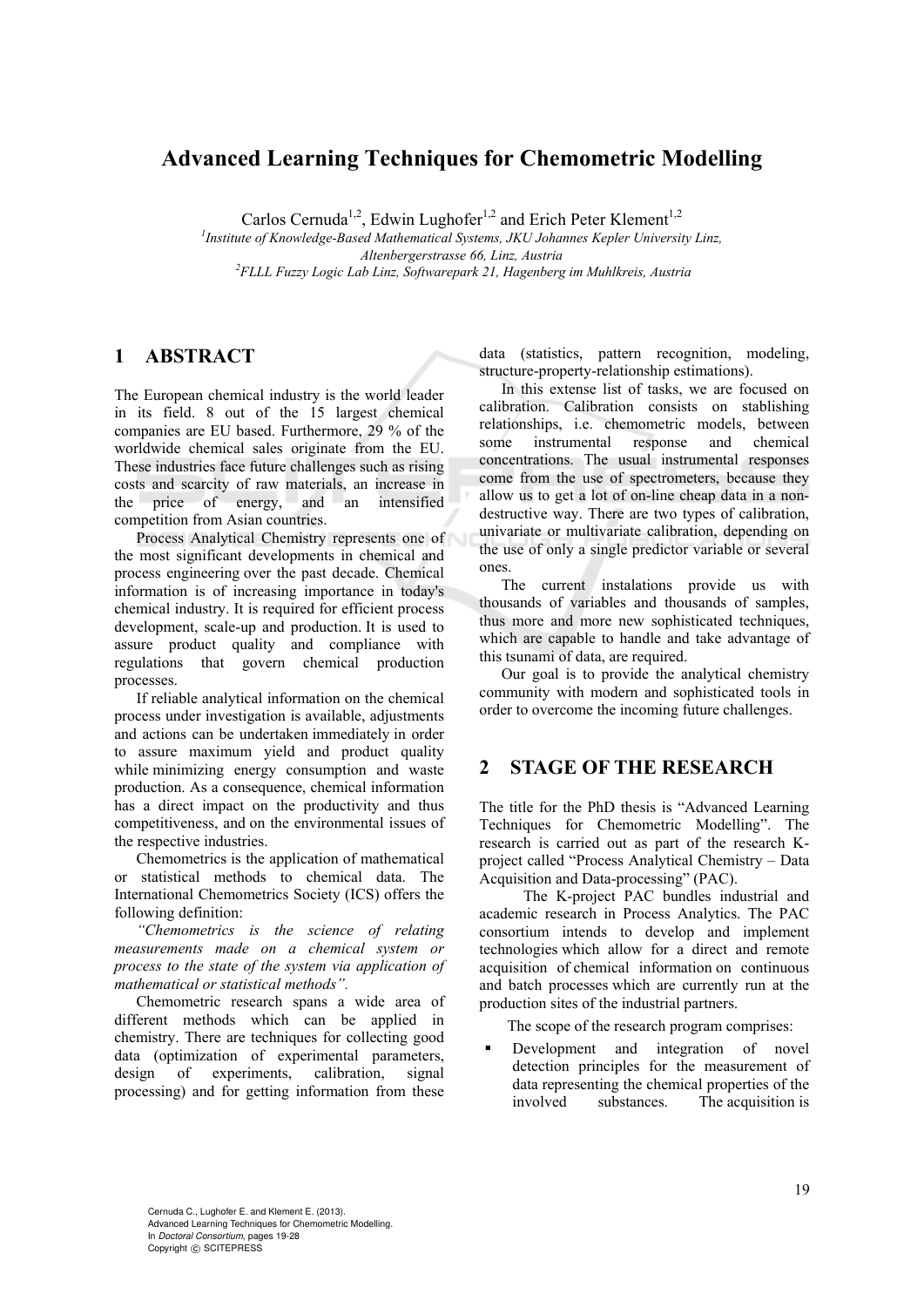performed directly from the running batch and continuous processes (Data Acquisition).

 Development and application of novel approaches for turning the measured data into valid information on the ongoing chemical processes (Data Processing).

The project is organised in form of 6 subprojects, with 4 of them being executed by the scientific partners in close colloboration with the company partners (4 multifirm-projects). The other 2 sub-projects are called strategic projects and their scope is mainly scientific:

- Multifirm-Project MP1: Quantification of Process Gases.
- Multifirm-Project MP2: Quantifying and Predicting Parameters of Liquids in BATCH Processes. . . ٠
- Multifirm-Project MP3: Quantification of Parameters and Detection of Anomalies and critical Parameters in Liquids within continuous Processes. AND TECHNOL
- Multifirm-Project MP4: Monitoring the Production of Viscose Fibres.
- Strategic Project SP1: Advanced Chemometric Modelling.
- Strategic Project SP2: QCL-WAGS Sensor Systems (Quantum Cascade Lasers and Wave Guide - Structures).

Our research work is maily related to Strategic Project 1, with some punctual collaboration in the Multifirm projects 2, 3 and 4. Therefore it is directly related with the field of Chemometrics.

The project duration is four years, finishing in September 2014. Thus 75% of the work is already done in this moment.

### **3 OUTLINE OF OBJECTIVES**

The intention of our research is to provide the chemometric community with a bunch of new advanced techniques, some totally new and some adapted from other fields, so that they overcome the traditional State-of-Art linear methods.

Our intention is to try to cover all aspects of the chemometric modelling process, from preprocessing to validation and posterior adaptation, in more or less depth. We will describe the objectives, ordering them in terms of the different steps of the modelling:

 Preprocessing: explore several new off-line outlier detection methods based on the use of

different distance measures, and also on the information provided by the application of projection methods which permit a better understanding of the data properties.

- Dimensionality reduction / variable selection: use of metaheuristic optimization algorithms, like ant colony optimization (ACO) or particle swarm optimization (PSO) to look for the variables that explain best the relationships underlying in our calibration data. For the same purpose, also the use of genetic algorithms (GA), with specifically designed genetic operators, will be explored. Moreover, hybrid approaches combining the diverse optimization characteristics of the previous algorithms will be employed. Furthermore, traditional forward and backward selection algorithms do not take into account the problem specific information. Therefore we will propose algorithms, like forward selection bands (FSB), which take the advantages of the physical/chemical knowledge of the chemical process in order to make better selections.
- Off-line batch modelling: use of flexible fuzzy inference systems, as a non-linear alternative to the conventional linear methods commonly employed in chemometrics nowadays.<br>Incorporation of external independent Incorporation of external information decoupled from the spectroscopy data, coming from sensors. Develop techniques that can handle repeated measurements, in a more advanced way than the classical averaging approach, by means of procedures similar to bagging and ensembling.
- Robustness analysis: definition of different types of confidence intervals and error bars in order to estimate the uncertainty present in the predictions of our off-line models.
- On-line modelling: development incremental versions of the outlier detection methods, in order to handle possible incoming outliers in a continuous process. Try to perform incremental adaptations of the S-o-A linear modelling techniques when possible. Use of incremental flexible fuzzy inference systems, exploiting all its capabilities, e.g. rules merging, rules pruning, forgetting strategies. Use of retraining strategies based on sliding windows, with many alternatives on how to create, update and handle the window, as an alternative to incremental approaches. Pros and cons of both options will be discussed.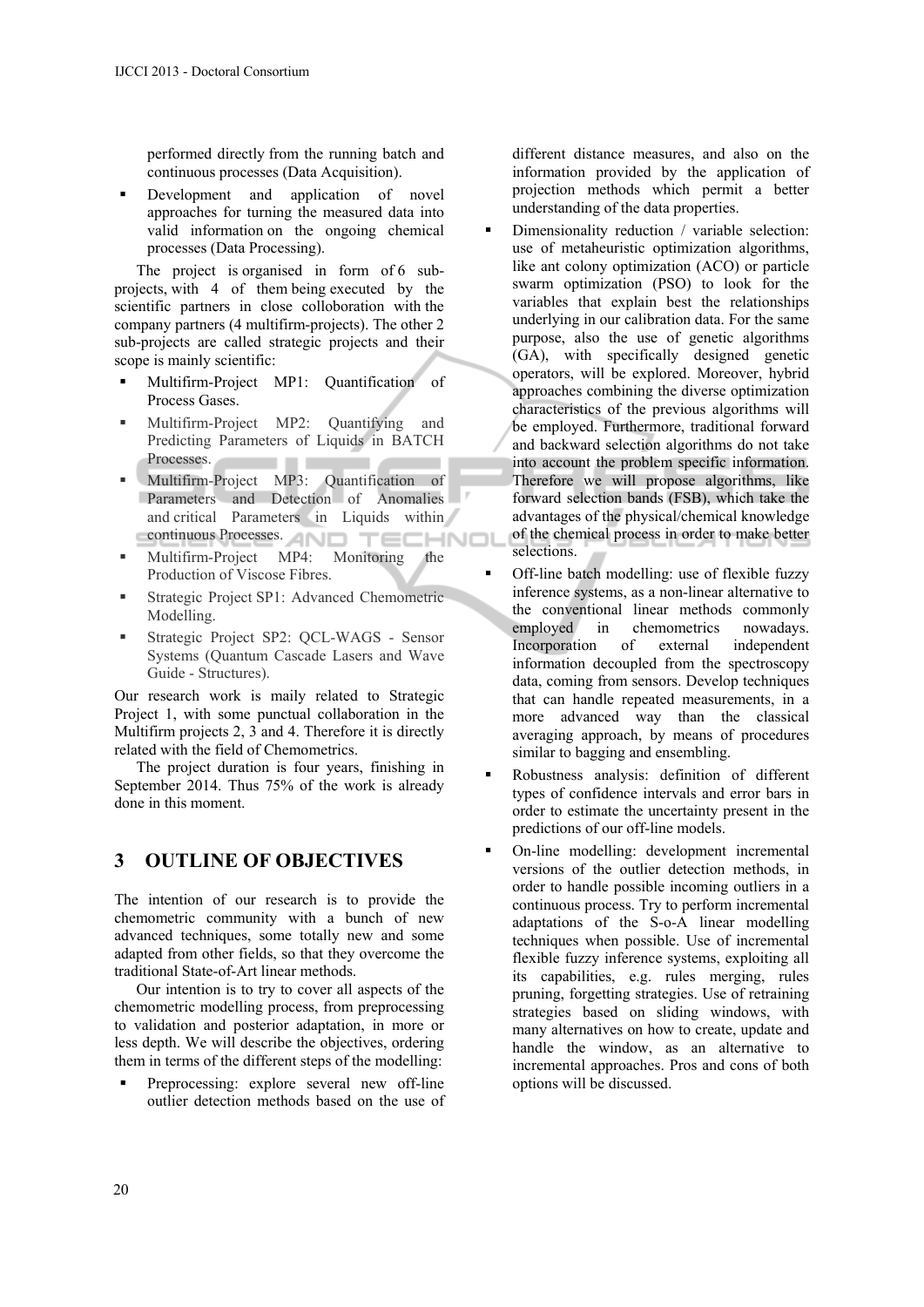- Validation techniques: specific validation techniques will be used in specific cases, for instance in the presence of repeated measurements or when using extra independent sources of information.
- Cost optimization: not present usually in research on chemometrics, but unavoidable in real world applications. Active learning (AL) strategies, both decremental and incremental, will be developed.

Apart from being an advanced manual, full of new options for the chemometricians, we pretend to motivate the search of innovative techniques, as well as to look what researchers from other fields are doing, in order to be more open minded and receptive. This would lead as towards a successful self-adaptation to the new times that are coming.

# **4 RESEARCH PROBLEM**

Due to the ever-increasing production of complex data by a large variety of analytical technologies, chemometric data analysis and data mining have become crucial tools in modern science. This increase in popularity of chemometrics has boosted the awareness of its potential in the era in which data tsunamis rule the scientific world. However, it is evident that serious shortcomings have so far hampered the full exploitation of the chemometric potential. First, there is a lack of an underlying generic strategy for the data analysis workflow. This means that in practice each different data set requires its own research project to define the optimal pre-processing and data analysis settings to cope with its own peculiarities originating from different sources. Second, the usual workhorses such as principal component analysis (PCA), while designed to cope with large multivariate data, are not suitable anymore for the complex mega-variate and/or multiway data originating from, e.g., comprehensive profiling techniques.

Advanced preprocessing techniques as well as robust and accurate non-linear complex models are necessary to extract all the knowledge contained in the data and fulfill the companies' requirements nowadays, in this global highly competitive industrial world.

The incoming technical advances in data adquisition permit us say that our entire world can be storaged into data. Therefore, we have the challenge and the oportunity of understanding the world by means of adequate data mining techniques. Everything is there, but we need the tools to see it.

### **5 STATE OF THE ART**

The simplest regression method, multiple linear regression (MLR), presents several well-known disadvantages when applied to datasets where the variables are highly correlated

- The abundance of response variables relative to the number of available samples which leads to an undetermined situation.
- The possibility of collinearity of the response variables, which leads to unstable matrix inversions and unstable regression results.

These problems can be dealt by means of other kinds of regression, like principal components regression (PCR) (Jolliffe, 2002), partial least squares (PLS) regression (Haenlein and Kaplan, 2004), Ridge Regression introducing a penalty term (Cernuda et al., 2011), etc. In this sense, these approaches enjoyed a great attraction in the field of chemometric modeling resp. extracting models from spectral data in general, see for instance (Reeves and Delwiche, 2003; Vaira et al., 1999; Shao et al., 2010) or (Miller, 2009).

In the following, we briefly summarize these methods:

- Principal components analysis (PCA) finds combination of variables that describe major trends in the data in an unsupervised manner. The trends are characterized by those directions along which the data has the maximal variance. PCA performs a rotation of the coordinate system using a singular value decomposition of the covariance matrix (Jolliffe, 2002) such that the axes of the new system are exactly lying in these directions. The first principal component with largest eigenvalue is expected to be the most important rotated axis, the second component with the second largest eigenvalue the second most one, etc. According to this order,  $k$  components with the most significant contributions are selected; where the remaining ones contribute quite little to the full eigenspace (the sum of their eigenvalues is low). Regression is then conducted using the  $k$ selected components as inputs and the original target as output variable.
- Partial least squares regression (PLSR) is related to both, PCR and MLR, and can be thought of as stated in between them. The former finds factors that capture the greatest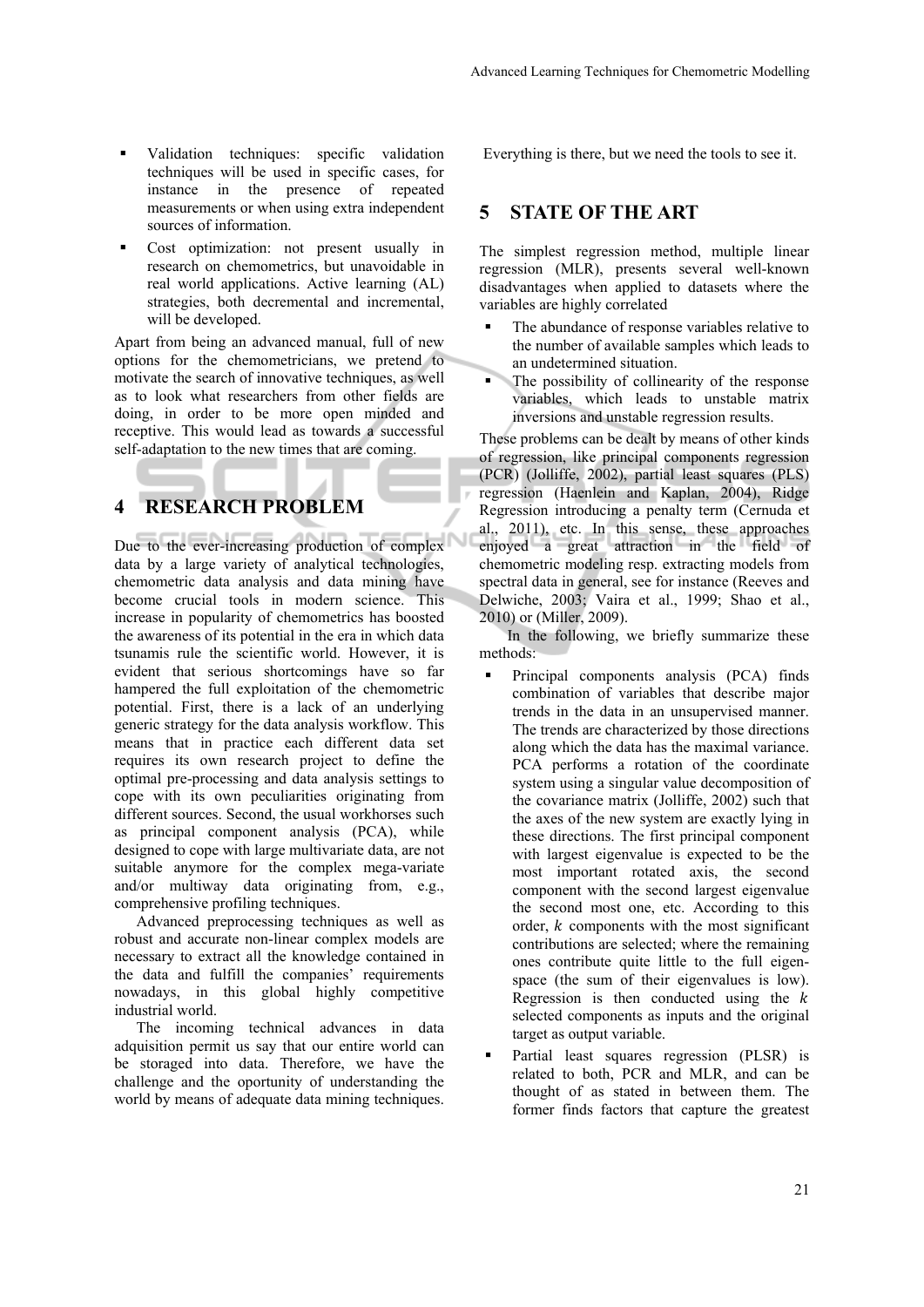amount of variance in the predictor variables while the latter seeks to find a single factor that best correlates predictor variables with predicted variables. PLS attempts to find factors which both capture variance and achieve correlation by means of projecting not only the predictor variables (like PCA), but also the predicted ones, to new spaces so that the relationship between successive pairs of scores is as strong as possible.

- Locally weighted regression (LWR) (Cleveland and Devlin, 1988) is a procedure for fitting a regression surface to data through multivariate smoothing: the dependent variable is smoothed as a function of the independent variables in a moving fashion, analogs to how a moving average is computed for a time series.
- Regression Trees (RegTree) (Cernuda et al., 2011) use the tree to represent the recursive partition of the input space in small local parts thus bringing in some non-linearity. Each of the terminal nodes, or leaves, of the tree represents a cell of the partition, and has attached to it a simple model which applies in that cell only.
- Stepwise Regression (StepwiseReg) (Draper and Smith, 1998) removes and adds variables to the regression model for the purpose of identifying a useful subset of the predictors. The choice of predictive variables is carried out by an automatic procedure, based on a sequence of F-tests.
- An artificial neural network (ANN) (Haykin, 1999) is a system based on the operation of biological neural networks, in other words, is an emulation of biological neural system. It is formed by three layers of neurons, so called input layer, hidden layer and output layer. Once a neuron receives an input, performs a function evaluation, using a weight value, and communicates the result to the neurons to which it is connected. The system learns the weights by means of optimizing a criterion called *learning rule*. In multi-layer perceptrons, usually four essential parameters have to be tuned, the number of hidden layers, the number of neurons, the momentum (in order to be not trapped in local optima) and the learning rate, which complicates and increases exponentially the computational complexity of the optimal parameter elicitation and model selection step.
- GLMNet: when handling variables that are highly correlated, problems of singularities

arise when it comes to calculating the inverse of  $X<sup>T</sup>X$  to compute the correlation matrix. Ridge regression and the Lasso (Cernuda et al., 2011) are methods included in the family of shrinkage methods. In their setting, the covariance matrix is perturbed to encourage non-singularity. Lasso and elastic-net regularization for Generalized Linear Models (GLMNet) is an algorithm for fitting the entire lasso or elastic-net regularization path for linear regression, logistic and multinomial regression models. The algorithm uses cyclical coordinate descent (Hastie et al., 2010) in a path-wise fashion (Hastie et al., 2007), meaning that it includes  $\ell_1$  (the lasso),  $\ell_2$ (ridge regression), and mixtures of the two (the elastic net).

The main problem of these methods is the fact that they are linear methods, and real world is highly non-linear. There are several non-linear versions of some of them, but they are research topics at this **moment.grg PUBLICATIONS** 

# **6 METHODOLOGY**

Because it is the main contribution in this PhD thesis, in this section we are going to describe the data-driven training methodology for a specific type of fuzzy system, which we define in the subsequent section. Thereby, the main focus will be placed on the incremental training aspect from incoming data streams, i.e., how to permanently adapt the model with new incoming data, such that it is able to follow a high dynamics of the process due to a changing behavior of (parts of) the system (for instance, different behaviors of the spin-bath in our application, see previous section). Apart from that, we will also shortly summarize how to set up an initial fuzzy model based on some pre-recorded calibration samples, which will be used as starting point for further adaptation.

### **6.1 Applied Model Architecture**

In order to follow non-linearities implicitly contained in the spectral data, we exploit the Takagi–Sugeno fuzzy model architecture (Takagi, 1985), whose functional relation is defined in the following way:

$$
\hat{f}(\vec{x}) = \hat{y} = \sum_{i=1}^{C} l_i \psi_i(\vec{x}), \ \psi_i(\vec{x}) = \frac{\mu_i(\vec{x})}{\sum_{j=1}^{C} \mu_j(\vec{x})}
$$
 (1)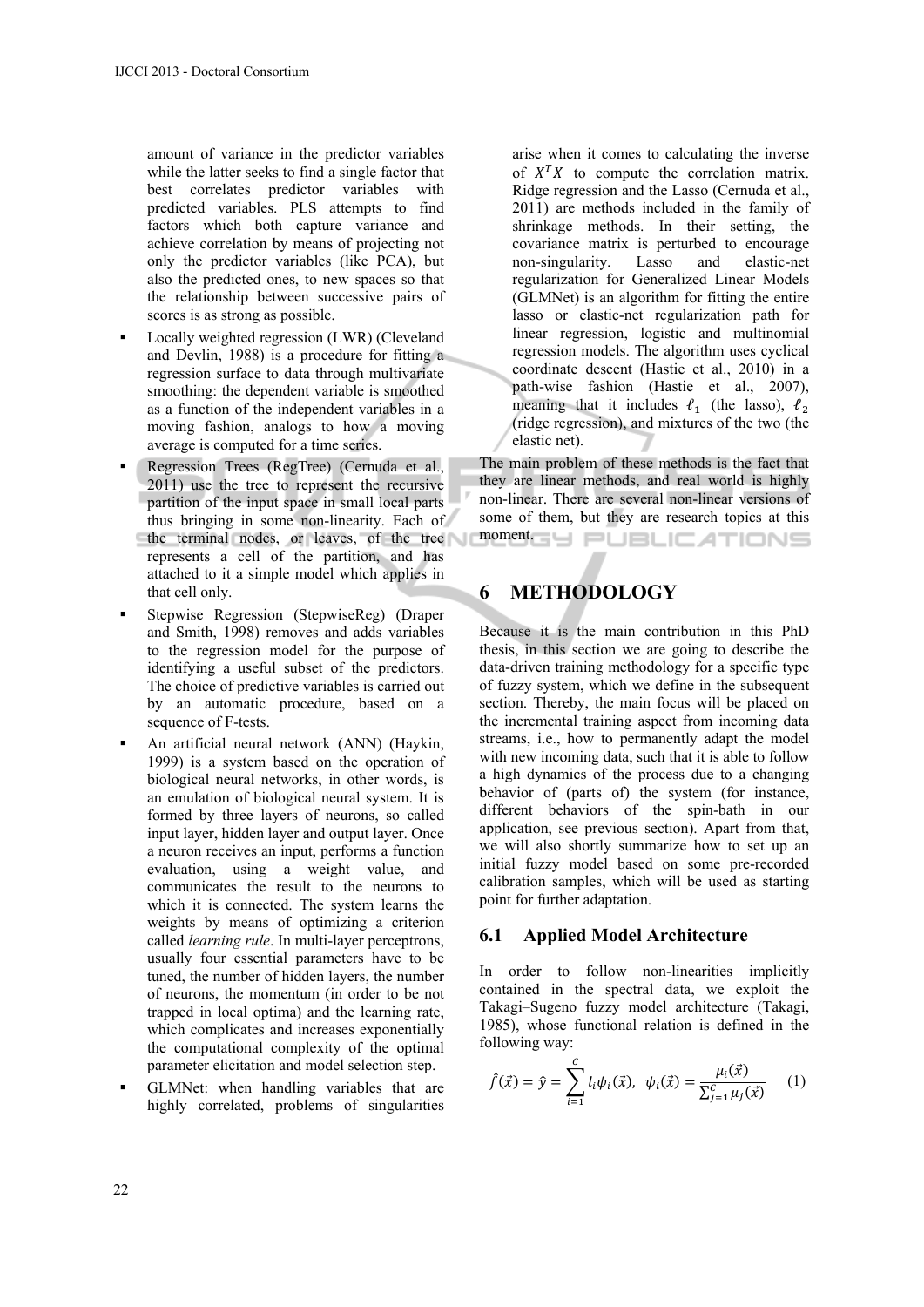with

$$
l_i = w_{io} + w_{i1}x_1 + \dots + w_{ip}x_p, i = 1, ..., C
$$
 (2)

This architecture has the main advantage that it can express different degrees of non-linearities contained in the system, by using a different number of local linear predictors,  $l_i$ . These are combined by weighting the contribution of each hyper-plane expressed by normalized membership functions  $\psi_i(\vec{x})$  to the current local region. The absolute membership degrees  $\mu_i$  are obtained by a conjunction of  $p$  Gaussian membership functions, used as fuzzy sets and defining a multivariate normal distribution function in form of  $\mu(\vec{x}) =$  $\prod_{i=1}^{p} \exp(-0.5(\frac{(x_i - c_i)^2}{\sigma_i^2}))$ . They assure smooth approximation surfaces as well as steady differentiable functionals in (1).

Selecting  $C = 1$ , the Takagi–Sugeno fuzzy model in (1) automatically reduces to a global multivariate linear regression model (MLR). Dependent on the actual size and characteristics of the calibration set,  $C$  can be decreased or increased in order to become a more linear or a higher nonlinear model. An appropriate selection of  $C$  based on a calibration set can be handled during the batch offline modeling phase within a specific validation scheme. A further adjustment of the degree of nonlinearity during on-line processing is possible and in most cases necessary to follow the dynamics of the process.

### **6.2 Batch off-Line Learning (Initial Model)**

The batch modeling phase for extracting an initial fuzzy system from some calibration samples consists of two steps:

- Wavelength reduction for reducing the highdimensionality of NIR spectra samples and focusing on the most important wavelengths explaining the target parameter(s) best.
- Extracting the fuzzy system from calibration samples by eliciting the optimal number of local regions (rules)  $C$  and learning the linear parameter vectors  $\vec{w}$  for each local region as well as the non-linear parameters  $c$  and  $\sigma$  in the corresponding basis functions.

The first step is necessary, whenever the proportion between the number of training samples to the number of input dimen- sions is low, which is often seen in chemometric modeling setups, especially when the gathering of calibration samples is quite costly or time-intensive. In literature, this is

a well-known effect and referenced under the term *curse of dimensionality* (Cernuda et al., 2011). Our wavelength reduction algorithm is based on successively adding new wavelength regressors, until a certain level of saturation in terms of model quality is reached. Therefore, in each iteration we elicit that wavelength which is the most important for explaining the (remaining) information contained in the target, store it into a list of selected regressors and subtract its contribution together with the contribution of all regressors from the target – for a detailed algorithm, please refer to (Cernuda et al., 2011).

The second step includes the extraction of local regions, which is achieved by applying a two-stage clustering algorithm in the reduced wavelength space: the first stage passes over the whole data set to elicit an appropriate number of local regions  $C$  for the given problem at hand; the second stage finetunes the parameters of the  $C$  clusters by iterating over the whole data set a multiple times and adjusting its centers  $\vec{c}$  according to the vector quantization concept (Gray, 1984). Finally, the the spreads (ranges of influence) of clusters are calculated using variances  $\sigma$  in each directions (in case of Euclidean distance measure) resp. inverse covariance matrices  $\Sigma_i^{-1}$  (in case of Mahalanobis distance) on the data samples nearest to each cluster. After the local regions are found and positioned, a regularized weighted least squares approach is conducted for estimating the consequent parameter vectors  $\vec{w}$  (Lughofer, 2008b), where the regularization parameter is automatically set based on the condition of the inverse Hessian matrix. For further details on the batch learning process, please refer to (Cernuda et al., 2011).

### **6.3 Incremental On-line Learning (Evolving Model)**

In this section, we describe in detail the incremental evolving learning procedure, called FLEXFIS (Lughofer, 2008a), which is short for FLEXible Fuzzy Inference Systems as being able to flexibly adapt to new data. The second part of this section is dedicated to advanced topics which are necessary for achieving a higher and a faster flexibility of the models and for reducing complexity and on-line computation time.

#### **6.3.1 The Basic Procedure**

Once an initial fuzzy regression model is extracted during the batch modeling and evaluation phase, the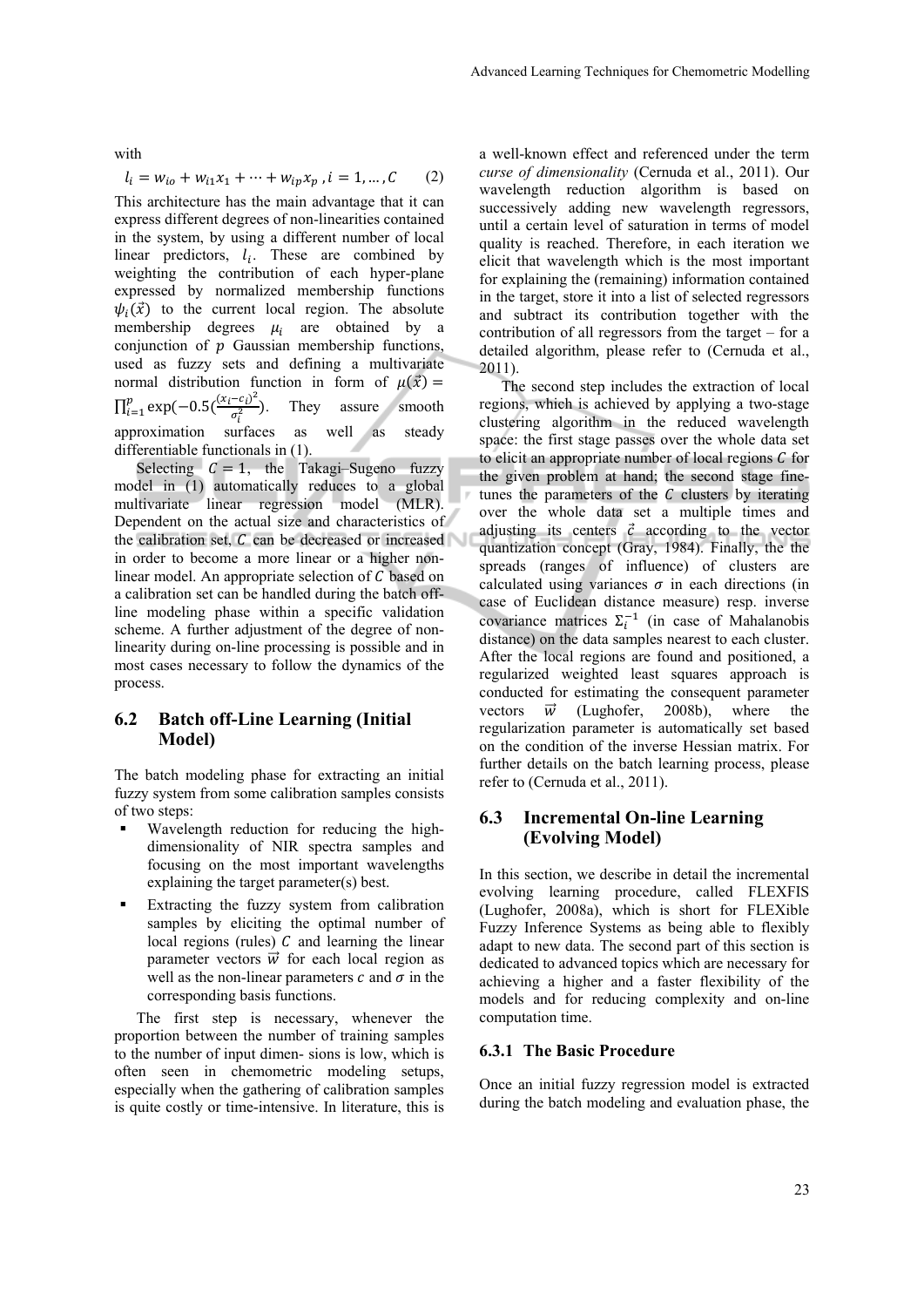task during the on-line process is to include new process characteristics into the models on-the-fly. This is achieved by two learning paradigms in accordance to the well-known plasticity-stability dilemma (Abraham and Robins, 2005):

- Update of the model parameters (plasticity).
- Evolution of the model structure on demand (stability).

In our approach, both are conducted within so-called *incremental learning steps*, carried out in *single-pass manner*. Incrementality belongs to the nature of the update process that it does not allow any re-training steps (e.g., based on sliding data windows), but updates the model based on new incoming single samples (sample- wise). This guarantees a high efficiency regarding computation times. Single-pass



Figure 1: Schematic view of the data acquisition framework.

capability allows to discard a sample, immediately after it was used in the update process. This guarantees minimal virtual memory usage and is therefore also feasible for in-line application (e.g., in microprocessors) as conducted in the data acquisition framework (see Fig. 1).

The model evolution and the learning of nonlinear parameters  $(c \text{ and } \sigma \text{ in the Gaussian})$ membership functions  $\mu$ ) takes place in the product cluster space: hyper-ellipsoidal clusters (rules) can be associated with the contours of the multivariate Gaussians; projecting them to each input axes delivers the single one-dimensional Gaussian fuzzy sets, which forming the antecedent parts of the corresponding rules. A newly recorded sample is checked whether it fits to the current cluster partition or not. If it fits, the nearest cluster (also called winning cluster)  $\vec{c}_{win}$  is updated by moving its center towards the current sample  $\vec{x}$ :

$$
\vec{c}_{win}(new) = \vec{c}_{win}(old) + \frac{0.5}{n_{win}}(\vec{x} - \vec{c}_{win}(old))
$$
 (3)

and recursively adjusting its range of influence based on the difference between old and new center positions. The intensity of the center movement is steered by a learning gain  $\eta_{win} = 0.5/n_{win}$  lying in [0,1], which decreases with the number of samples belonging to the winning clusters seen so far  $(n_{win})$ . This assures convergence of the clusters over time to a stable state within a life-long learning context (Hamker, 2001). When using Euclidean measure for all distance calculations, the recursive calculation of the range of influence of a cluster  $\vec{c}_{win}$  is achieved by the recursive variance method including rank-one modification, see (Qin et al., 2000):

$$
(n_{win} + 1)\sigma_{win,j}^2 = n_{win}\sigma_{win,j}^2 + (n_{win} + 1)\Delta c_{win,j}^2 + (c_{win,j} - x_j)^2
$$
 (4)

with  $j = 1, ..., p + 1$  and  $\Delta c$  the difference between the updated and the old position of the cluster center. When applying Mahalanobis distance, the update of the inverse covariance matrix is required, which can be approximated by (Backer and Scheunders, 2001):

$$
\Sigma_{win}^{-1}(new) = \frac{\Sigma_{win}^{-1}(old)}{1 - \alpha} - \frac{\alpha}{1 - \alpha} \cdot \Theta
$$
 (5)

with

$$
\Theta = \frac{(\Sigma_{win}^{-1}(old)(\vec{x} - \vec{c}_{win}(old)))(\Sigma_{win}^{-1}(old)(\vec{x} - \vec{c}_{win}(old)))^T}{1 + \alpha((\vec{x} - \vec{c}_{win}(old))^T(\Sigma_{win}^{-1}(old))(\vec{x} - \vec{c}_{win}(old)))}
$$

ି<sup>ୁ</sup> କା $\lambda$ and  $\alpha = \frac{1}{n_{win}} + 1$ . A more exact update is possible when using the recursive update formulas for the covariance matrix directly, see (Lughofer, 2011a) for details, however then the method significantly slows down.

If a new sample does not fit to the current cluster partition, a new cluster associated with a new local region is evolved by

- 1. Setting its center to the current data sample  $\vec{x}$ .
- 2. Setting its range of influence  $\vec{\sigma}$  to 0 in case of Euclidean distance and to  $\Sigma^{-1} = I$  in case of Mahalanobis distance.
- 3. Setting its parameter vector  $\vec{w}$  to the parameter vector of the nearest rule in the rule base, i.e.,  $\vec{w} = \vec{w}_{near}$  and its inverse Hessian matrix to  $\vec{P} = \vec{P}_{near}$  with  $\vec{P}_{near}$  the inverse Hessian matrix of the nearest rule.
- 4. Increasing the number of clusters (local regions):  $C = C + 1$ .

The decision whether a new sample fits to the current cluster partition or not is decided based on a distance criterion employing a vigilance parameter (the only sensitive parameter of the method).

In particular, if  $\|\vec{x} - \vec{c}_{win}\|_A$  is bigger than a predefined threshold, then a new cluster is evolved.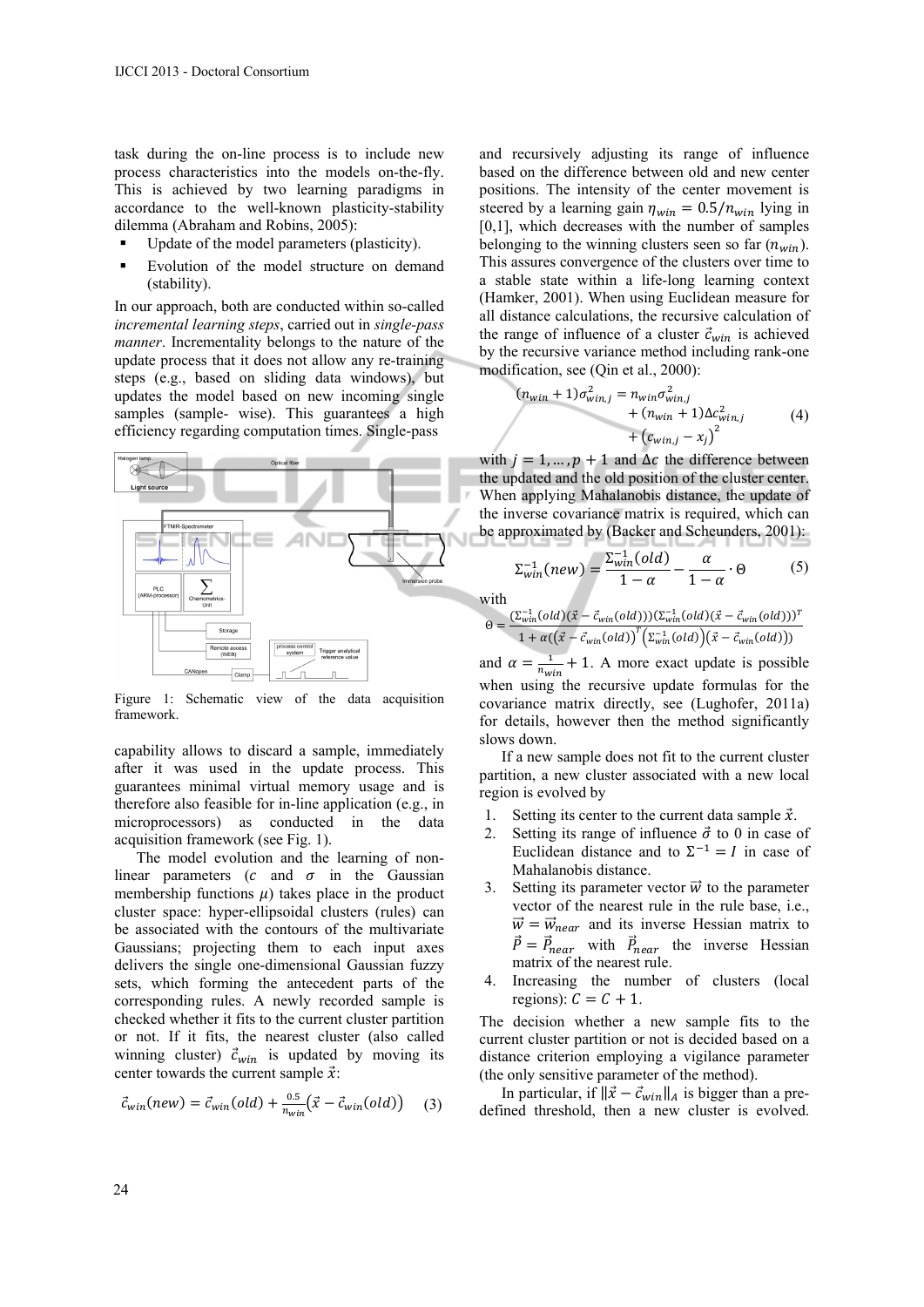Thereby, we are dealing with data normalized to the unit hyper-cube  $[0,1]^{p+1}$  with p the number of the selected wavelengths. In this sense, the vigilance parameter is lying in  $(0, \sqrt{p+1}]$  and can be defined as a fraction of the space-diagonal  $fac\sqrt{p+1}$  of the product space ( $p$  inputs, 1 output), with  $fac$  usually set in  $(0.0.9]$ .

After a new sample is processed through the structure evolution and non-linear parameter learning part, the consequent parameters of all rules are updated with the goal to minimize the least squares optimization problem. Thereby, the intensity of the update is guided by the activation degree of each local region expressed as the normalized membership function values  $\psi$ . This results in a weighted least squares optimization problem:

$$
J_i = \sum_{k=1}^{N} \psi_i(\vec{x}(k)) e_i^2(k) \to \frac{\min}{\vec{w}_i}, i = 1, ..., C \quad (6)
$$

where  $e_i(k) = y(k) - \hat{y}_i(k)$  represents the error of the local linear model in the  $k$ th sample. Its incremental solution (adapting  $\vec{w}_i$  from sample k to  $k + 1$ ) is a *recursive fuzzily weighted least squares estimator* (RFWLS) (Lughofer, 2008a; Ljung, 1999), where the  $\psi$ 's are contributing in the denominator when updating  $\gamma$ , see (8)-(9) below. The whole incremental learning engine is demonstrated in Algorithm 1.

### **Algorithm 1. Evolving Chemometric Modelling using FLEXFIS** (Cernuda, 2012a)

- **1. Input:** Chemometric model (fuzzy system) from initial batch training or previous cycle containing  $C$  local regions and selected wavelengths as inputs; ranges of features estimated from off-line data; new incoming spectrum  $\vec{x}$ .
- 2. Reduce the dimensionality of  $\vec{x}$  according to the selected (input) wavelengths.
- 3. Normalize  $\vec{x}$  to [0,1] and the clusters according to the current ranges of selected wavelengths.
- 4. **If**  $\vec{x}$  does not fit into the current cluster partition, **then** evolve a new cluster by using Steps 1–4 in above itemization.
- 5. **Else** Update the center of the nearest cluster  $\vec{c}_{win}$  by (3) and its range of influence by (4) if A=Euclidan resp. by (5) if A=Mahalanobis.
- 6. Transfer the clusters back to the original feature space, according to the ranges of the wavelengths.
- 7. Project modified/evolved cluster to the input

 axes in order to update/evolve the fuzzy set partition in each input dimension and the antecedent part in the corresponding rule.

- 8. Perform recursive fuzzily weighted least squares using  $(8)$ – $(10)$  for all C local regions.
- 9. Update the ranges of all selected wavelengths.
- 10. **Output:** Updated fuzzy system, either with one local region more or with one local region updated.

#### **6.3.2 Advanced Topics**

Some advanced aspects of the modelling process will help the user to achieve less complex and more interpretable models for a low price in terms of accuracy:

 *More Flexibility by Gradual forgetting*: in some cases, the life-long learning concept together with convergence properties may become disadvantageous, especially when the system shows a highly dynamic changing process over time (as is the case in the type of application demonstrated in this paper). From methodological viewpoint, such a situation is also called drift, which is characterized by a change of the underlying data distribution in some local parts of the feature space (Widmer and Kubat, 1996). An example is demonstrated in Fig. 2, where the process change affects the functional dependency on the right part of the input feature (compare gray dots (original situation) with dark dots (after the process change)). In such cases, it is necessary to adapt (more) quickly to the new process behavior in order to assure predictions with reasonable quality and to re-activate components from their 'freezed' (converged) positions.

This can be achieved by including forgetting mechanisms in the incremental learning procedure, which gradually out-dates older learned relations from samples incorporated into the models at a former point of time. Graduality is important in order to get smooth transitions from old to new states. We integrate forgetting in the consequent (achieving elastic hyper-planes) as well as in the antecedent part (assuring more lively movements of clusters). For the former, we re-define the optimization problem in (6):

$$
J_i = \sum_{k=1}^{N} \lambda^{N-k} \psi_i(\vec{x}(k)) e_i^2(k) \to \frac{\min}{\vec{w}_i}
$$
 (7)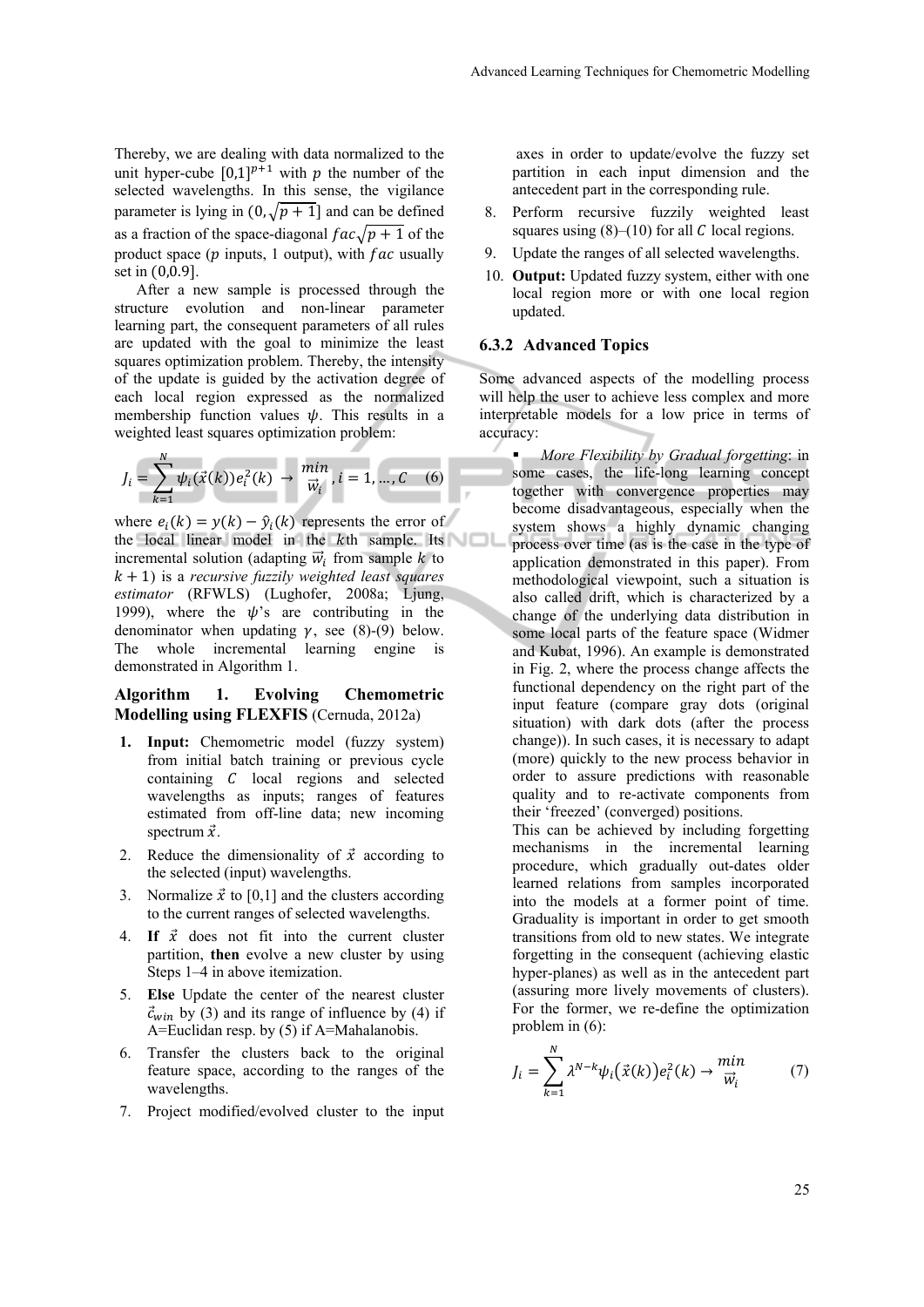

Figure 2: A typical drift in the target (right part of the image) – life long learning (using RWLS relying on the optimization problem in (6)) is too lazy and ends up inbetween the two data clouds (before  $=$  gray and after  $=$ dark the drift), not being able to approximate the current trend with sufficient accuracy.

with  $i = 1, ..., C, e_i(k) = y(k) - \hat{y}_i(k)$  the error of the ith rule in sample  $k$  and  $\lambda$  a forgetting factor. The smaller  $\lambda$  is, the faster the forgetting; usually a reasonable value lies in [0.9, 1], where a value of 1 denotes no forgetting. For instance, a forgetting of 0.9 would mean to include the last 21 samples with a weight higher than 0.1 in the learning process. Then, the deduction of the recursive fuzzily weighted least squares estimator for local region  $i$  leads to (Lughofer, 2011d):

$$
\widehat{\vec{w}}_i(k+1) = \widehat{\vec{w}}_i(k) + \gamma(k) \left( y(k+1) - \vec{r}^T(k+1) \widehat{\vec{w}}_i(k) \right)
$$
(8)

with

$$
\gamma(k) = \qquad (9)
$$
  

$$
\frac{P_i(k) \cdot \vec{r}(k+1)}{(\lambda/\psi_i(\vec{x}(k+1))) + \vec{r}^T(k+1)P_i(k) \cdot \vec{r}(k+1)}
$$

and

$$
P_i(k + 1) = (I - (\gamma(k)\vec{r}^T(k + 1))P_i(k)\frac{1}{\lambda}(10)
$$

where  $r(k + 1) = [x_{1(k+1)}, ..., x_{p(k+1)}, 1]$  and  $x_{i(k+1)}$  the value of variable *j* at time instance  $k+1$ .

Including forgetting in the antecedent part is achieved by reactivating the winning cluster with reducing the number of samples attached to them, whenever  $n_{win} > thr_{sun}$  (thr<sub>sup</sub> usually set to 30):

$$
n_{win} = n_{win} + 9.9 \cdot n_{win} \cdot (1 - \lambda) \qquad (11)
$$

This automatically increases the learning gain in (3) ( $\eta_{win} = 0.5/n_{win}$ ), which was decreased

before with increasing  $n_{win}$  over time. In the evaluation section, we will see that a forgetting within the learning process is indispensable for the application described in this paper, as no forgetting will achieve an approximation error which is 3-5 times higher.

 *Reducing unnecessary Complexity by Rule merging*: Reducing the complexity is important in order to keep the models as slender as possible, which also decreases the computation time for model updates during the on-line process. Furthermore, the models become more transparent, when their complexity is low. In fact, it is only possible to eliminate that complexity which is not really necessary as containing redundant, superfluous information. The problem of *unnecessary complexity* during the incremental update of fuzzy systems arises whenever two (or more) clusters seem to model distinct local regions at the beginning of the data stream (due to a necessary non-linearity to be modeled), however may move together due to data samples filling up the gap in-between these (also known as *cluster fusion*) (Lughofer, 2011c). The example in Fig. 3 shows such an occurrence. Obviously, the fused regions can be merged to one with hardly loosing any accuracy.

In order to circumvent time-intensive overlap criteria between two clusters  $i$  and  $k$  on highdimensional ellipsoids (Ros et al., 2002), we use virtual projections of the two clusters in all dimensions to one- dimensional Gaussians and calculate an aggregated overlap degree based on all intersection points according to the *highest* membership degree in each dimension (Lughofer, 2011c):

$$
overlap_{ik} = Agg_{j=1}^{p+1} overlap_{ik}(j)
$$
 (12)

with

$$
overlap_{ik}(j) = \max(\mu(inter_x(1)), \mu(inter_x(2)))
$$

where *Agg* denotes an aggregation operator and  $\mu(inter_x(1))$  and  $\mu(inter_x(2))$  the membership degrees of the two intersection points of virtually projected Gaussians on dimension *j*. A feasible choice for  $Agg$  is a tnorm (Klement, 2000), as a strong non-overlap along one single dimension is sufficient that the clusters do not overlap at all – we used the minimum operator in all test cases.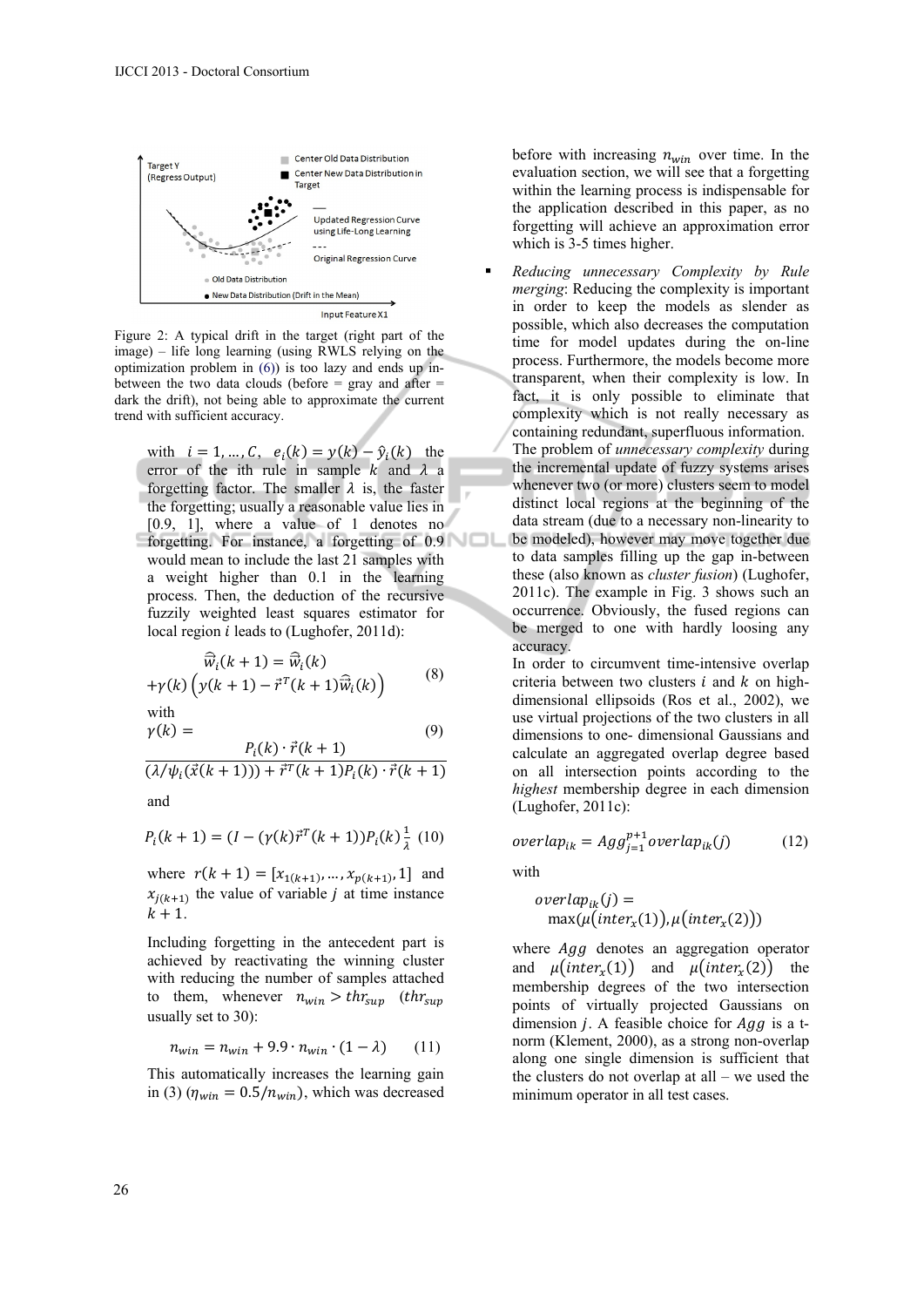

Figure 3: (Up) Two distinct clusters from original data and (Down) samples are filling up the gap between the two original clusters which get overlapping due to movements of their centers and expansion of their ranges of influence.

If overlap<sub>ik</sub> is higher than a pre-defined threshold (we used 0.8 as value in all tests), then either a merge is conducted or the less significant cluster deleted. This choice depends on the similarity of the associated hyper-planes defined in the local regions  $i$  and  $k$ : if the similarity degree between the hyper-planes is lower than those of the antecedents expressed by (12), it points to an incon- sistency in the rule base of the fuzzy system (Lughofer, 2011b). Thus, the less significant cluster is deleted; otherwise the two clusters can be merged. Similarity of the consequents can be expressed by the angle spanned between the normal vectors  $a = (w_{i1}, ..., w_{ip}, -1)^T$  and  $b = (w_{k1}, ..., w_{kp}, -1)^T$  of the two hyperplanes: an angle close to 0 or 180 degrees denotes a high similarity.

Merging of two rules  $i$  and  $k$  (defined by their centers  $\vec{c}_i$ ,  $\vec{c}_k$ , their spreads  $\sigma_i$ ,  $\sigma_k$ , their supports  $n_i$ ,  $n_k$ , their consequent parameters (hyper-planes)  $\vec{w}_i$ ,  $\vec{w}_k$ , and their inverse Hessian matrices  $P_i$ ,  $P_k$  used for recursively updating  $\vec{w}$  in (10)) is conducted by (Lughofer, 2011c):

$$
\vec{c}_{new} = \frac{\vec{c}_i n_i + \vec{c}_k n_k}{n_i + n_k}, \ \ n_{new} = n_i + n_k
$$

$$
\vec{w}_{new} = \frac{\vec{w}_i n_i + \vec{w}_k n_k}{n_i + n_k}, P_{new} = \frac{P_i n_i + P_k n_k}{n_i + n_k} \tag{13}
$$

$$
\sigma_{new,j} = \frac{n_{cl_2}}{n_{cl_1} + n_{cl_2}} \sigma_{cl_2,j} + \frac{n_{cl_1} + n_{cl_2}}{n_{cl_1} + n_{cl_2}} \sigma_{cl_1,j} + \frac{\Delta^2 c_{2,j}}{n_{cl_1} + n_{cl_2}} \tag{14}
$$

where  $j = 1, ..., p + 1, \Delta^2 c_{i,j} = (c_{c_{i,j}} (c_{new,j})^2$ ,  $cl_1 = \arg \max(k_i, k_k)$  denoting the (index of the) more significant cluster, and consequently  $cl_2 = \arg \min(k_i, k_k)$  denoting the (index of the) less significant cluster. The merging criterion and merging process is integrated after each incremental update step, i.e., after Step 9 in Algorithm 1.

# **7 EXPECTED OUTCOME**

The objective of this PhD is to overcome the Stateof-Art methods in all the steps of the chemometric modelling and then contribute in the rise of Chemometrics as an important research field. Now it is undervalued by the mathematics community and also by part of the chemistry community, even when it has proved its advantages in Analytical Chemistry in the last decades.

Part of the points shown in Section 2 are already finished and published. In preprocessing, and concretely outlier detection, see (Cernuda, 2012a). In dimensionality reduction we have tried several novel approaches, see (Cernuda, 2012a; Cernuda, 2012b; Cernuda, 2013c). When it comes to off-line batch modelling, use of problem specific information and validation in presence of several repeated measurements results can be seen in (Cernuda, 2011; Cernuda, 2013a). In on-line modelling we have succed on modelling highly dynamic processes, see (Cernuda, 2012a). Last but not least, cost reduction results has been recently presented in the 13th Scandinavian Symposium on Chemometrics, see [SSC13].

### **REFERENCES**

- Abraham, W., Robins, A., 2005. Memory retention—the synaptic stability vs plasticity dilemma, *Trends in Neurosciences 28* (2) 73–78.
- Backer, S. D., Scheunders, P., 2001. *Texture segmentation by frequency-sensitive elliptical competitive learning, Image and Vision Computing 19* (9–10) 639–648.
- Cernuda, C., Lughofer, E., Maerzinger, M., Kasberger, J., 2011. Nir-based quantification of process parameters in polyetheracrylat (pea) production using flexible